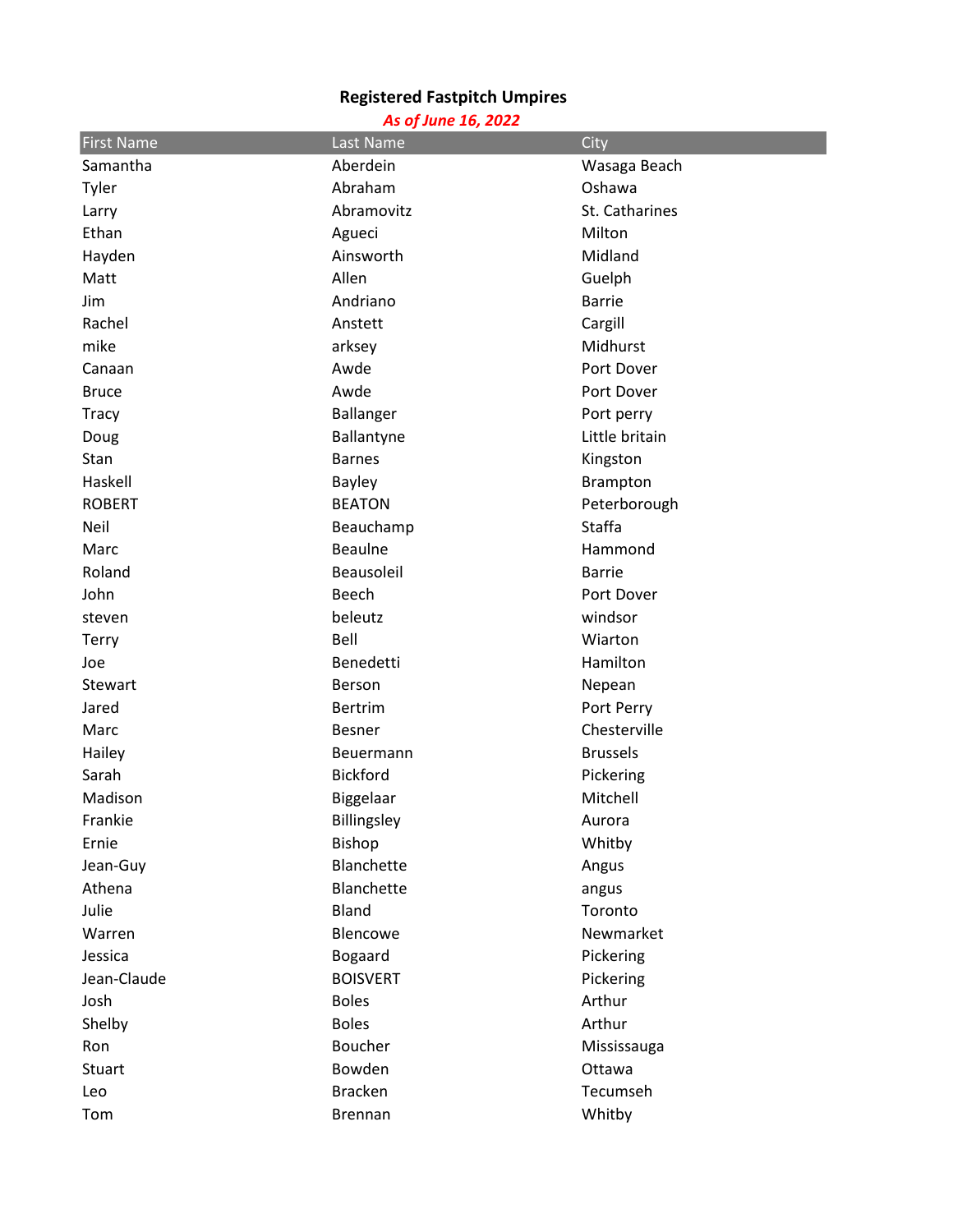Chris Carroll

Mike **Elmira** Brito **Elmira** Brito **Elmira** Sophia **Buckberger Calculated Buckberger Calculated Dakyille** Mike Burgess Burgess St. Thomas Carter **Cambridge Cambridge Cambridge Cambridge** Arleigh **Burnes** Cambridge Dennis **Burns** Burns **Constanting Construction** Burns **Constanting Construction** Ringston Dan Burns Burns Communication and the Burns Communication and the Ringston Brennyn Bursey Port Elgin Yvon Caissie Oakville Mike **Cam** Cam Cam Niagara Falls Ralph Campbell Combra Mackenzie Campbell Campbell Stratford Stephen Campbell Campbell Appin Pete **Cane** Cane Cane Cobourg Maurice **Carde** Carde Carde St.Marys Paul **Carriere** Carriere Mississauga Michael **Case** Case Case Georgetown Tyler Cassidy Cassidy St Thomas Michael Castell Omemee Emma Chabot Chabot Mallorytown James **Chappel** Chappel Stratford Kyle **Charron** Charron **Alvinston** PJ Cheyne-Miller Hamilton jason chohan Brampton Yvonne Christie Oshawa Ian **Ian and Clark** Clark Clark Clark **Fergus** Benjamin Clements Condon Communications and Clements Clements Condon Terry **Terry Coleman** Coleman **Ingersoll** Josh Coleman Coleman Coleman Coleman Coshawa Zachary **Coleman-Latto** Coleman-Latto Markham Ben and Cook Cook Cook Markham Paul **Coombe Elora** Steve **Corey** Corey **Corey Brantford** Paul **Cormier** Cormier **Keswick** KEVIN COSGROVE Burlington Norman Cote Core Context Context Context Context Context Context Context Context Context Context Context Context Context Context Context Context Context Context Context Context Context Context Context Context Context Conte John Coulter Coulter Mississauga Christine Coverdale Listowel Tim Coverdale Gowanstown Greg Cowan Cowan Cowan Toronto Paul **Cowtan** Cowtan **Example 2018** Tom Cox Cox Troy Michael **Michael** Crowder **Crowder** Whitby

Garry **Burke Communist Communist Communist Communist Communist Communist Communist Communist Communist Communist Communist Communist Communist Communist Communist Communist Communist Communist Communist Communist Communist** Patrick Crippin Crippin Penetanguishene Dan **Cuddy** Cuddy **Cuddy Pembroke**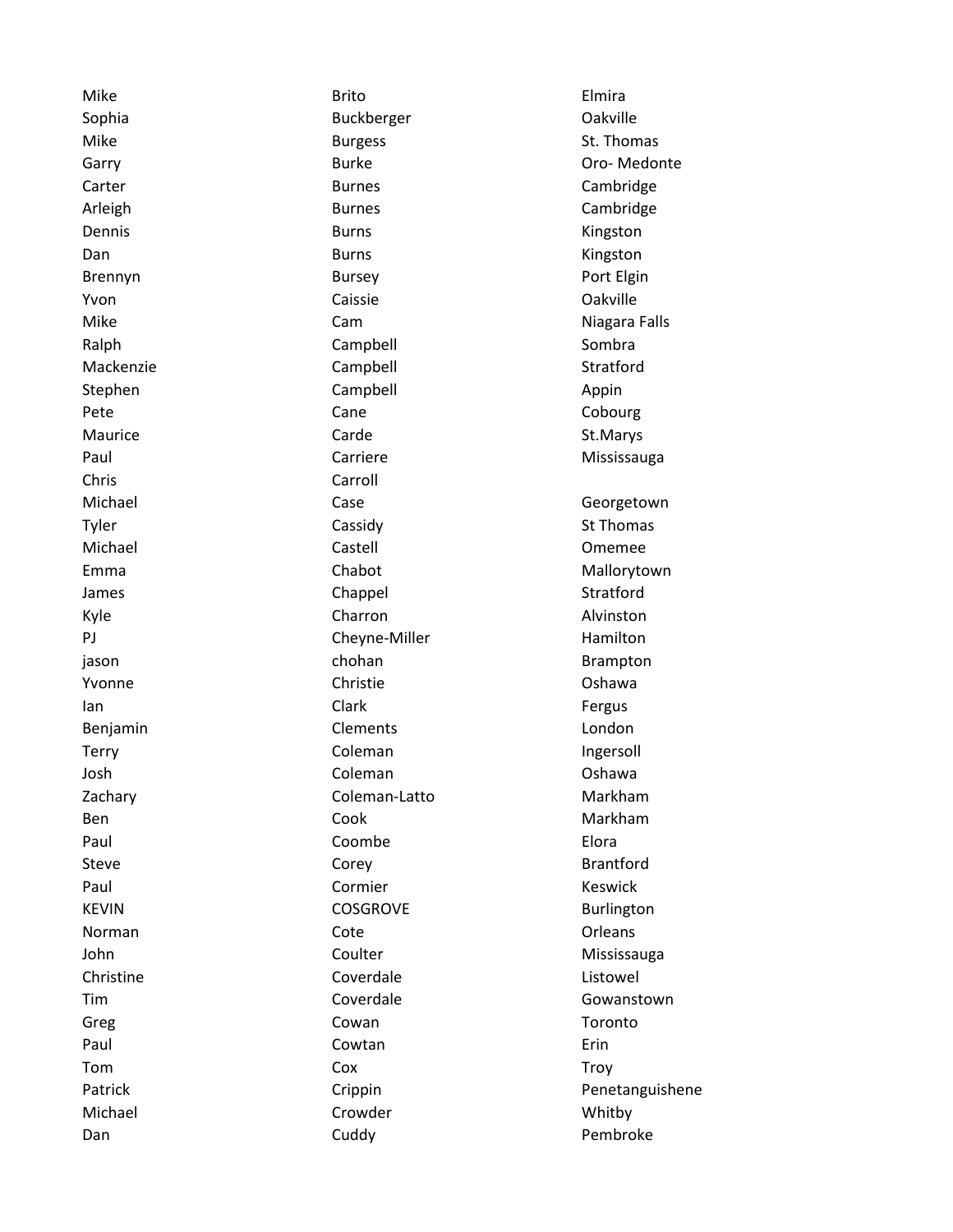Doug **Cundall Cundall Cundall Barrie** Isaac **Currah Currah Tavistock** John **St Thomas** Curtis **Curtis** St Thomas **St Thomas** Bill **State Curtis** Curtis **Curtis** St Thomas Tim **Cutting Cutting** Baden Mike **D'Abreu** D'Abreu **Bramalea** Robert **National Media Contract Dahl** Dahl Mindsor Robert **Daly** Daly **Chatham** Natalie **Natalie Natalie Natalie Natalie Natalie Natalie Natalie Natalie Natalie Natalie Natalie Natalie Natal** Evan **Example 2018** Demarest **Princeton** Sean **Demarest** Demarest Plattsville Marquis **Called According Contract Contract Contract Contract Contract Contract Contract Contract Contract Contract Contract Contract Contract Contract Contract Contract Contract Contract Contract Contract Contract Contrac** frank demsar Mississaga Marc **North Bay** Desroches **North Bay** Howard **Dewsbury** Dewsbury **Barrie** Jill Dickinson Stratford Tony **The Contract Contract Contract Contract Contract Contract Contract Contract Contract Contract Contract Contract Contract Contract Contract Contract Contract Contract Contract Contract Contract Contract Contract Contr** Megan **Diercks** Diercks Toronto Paige **Donald Contact Contact Donald Contact Contact Contact Contact Contact Contact Contact Contact Contact Contact Contact Contact Contact Contact Contact Contact Contact Contact Contact Contact Contact Contact Conta** Amber **Donovan** Donovan milton Heather **Napanee** Doupe **Napanee** Napanee Eric Dowling East York Jerry Dracz Welland Rod **No. 2018 Construction Drouillard** Mindson **Windson** Gary **Gary Called Accord Controllering Durham COLLECT CONTROVERS** Ottawa Paul **Duval** Bath Alan **Eagleson** Eagleson Plattsville Ian **Ian Edmunds** Edmunds **Kingston** Mark **Edwards** Pain Court **Pain Court** Stephen Egelton Egelton Ilderton Hope **Elphick** Elphick Cargill Meghan **Execution Executes** Ewing **Norwich** Norwich Lyle **Example Fair** Fair St. George Jason **Falk** Falk **Kitchener** Brett **Falk** Falk **Example 2018** Gabrielle **Faubert** Faubert Newburgh jim fayad Dorchester Joseph Feeney Feeney Hagersville Michael Feldbloom Thornhill

Alex **Alex Constructs** Davidson **New Hamburg New Hamburg** Eben De Shane-Gill Mississauga Damian De Shane-Gill Mississauga Kevin **Example 2018** DiDomenico **Contrario Hamilton, Ontario** CYNTHIA DONG DONG Mississauga Stephen Doyle Doyle Newmarket Maxx **New Hamburg** Dubrick New Hamburg Art Duval Penetanguishene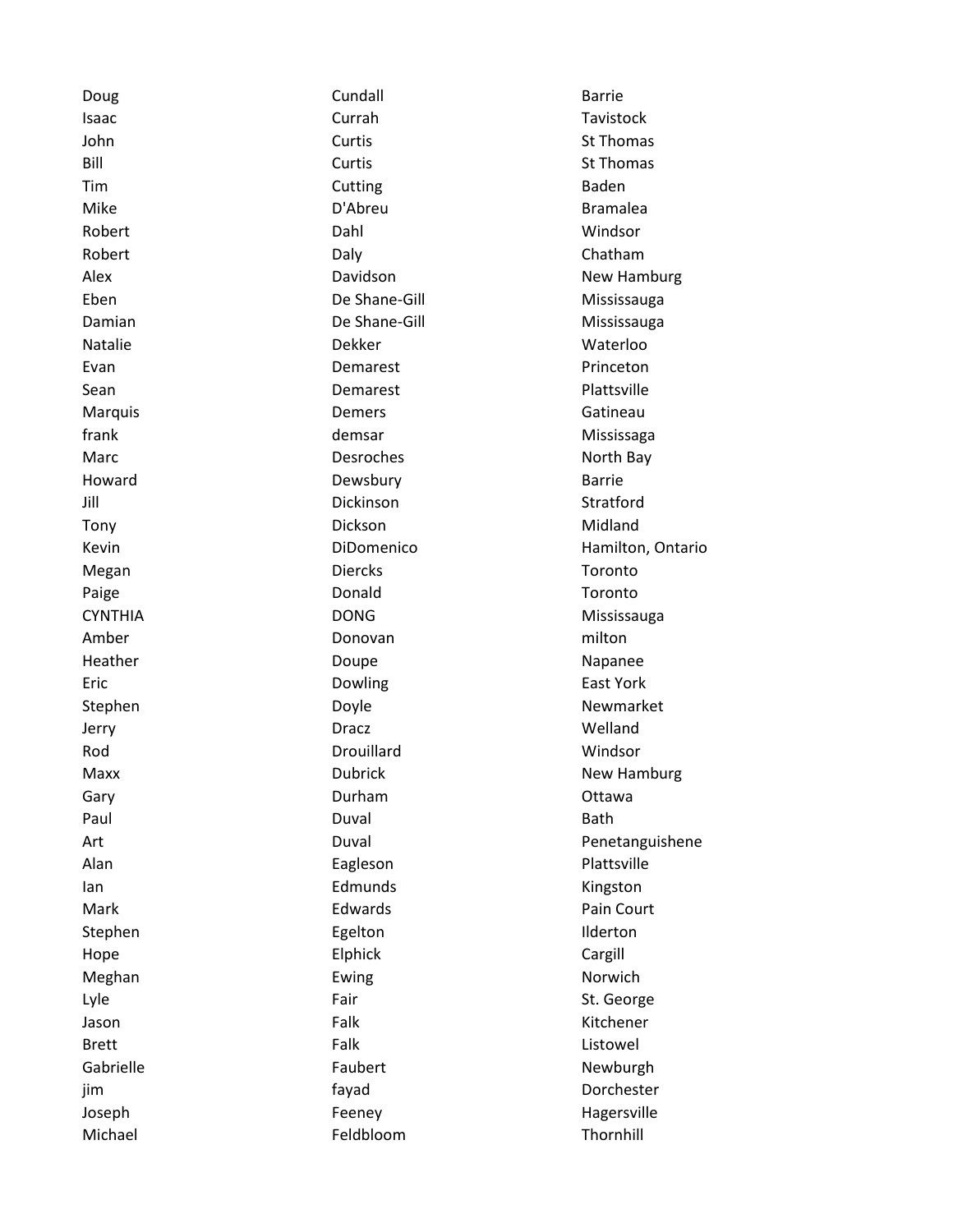Mike **Fernane** Fernane **Brampton** Jeff Figg Woodstock Gary **Gary Findley Findley Repean** Vito **Fiore Fiore newmarket** steve fitzsimmons Oshawa Dario **Flacco Flacco** Strathroy Ronald **Flanagan** Flanagan Kitchener steve **flanagan** Kitchener Warren **Example 2018** Ford Caledonia Lee **Example 20 Fortney Community Community** Fortney Community Research Mitchener Erin FORTNEY Kitchener Robbie **Fredericks** Puslinch Kyle **Example 2018** School and French Extending Bala Stephen Frith Barrie Steve Gallagher Cobourg Ken Gallen Gallen Whitby Tylor **Gamble** Gamble **Gamble** Whitby Matthew Garey Garey Carewall Coshawa Steve and Alliston Gartlan Controller Controller and Alliston Aaron Cobourg Caudet Cobourg John Genco Communication Communication of the Vaughan Amir **Gershon** Gershon Thornhill Tony Cambridge Cambridge Cambridge CLAUDE GIGUERE COMMANDE kevin Gorbeil and Gorbeil and School and Gorbeil and Gorbeil and Gorbeil and Gorbeil and Gorbeil and Gorbeil a Burnie and **Gill** Gill **Gill Communist Elgin** Bryce **Good** Good Drayton Kaitlyn **Kaitlyn** Graham Graham Kitchener Shane Graham Graham Kitchener Waylon **Greig** Greig Communication of the Tara Cindy **Haddock** Haddock Kitchener William Ted **Mississauga** Hadfield Mississauga Matt **Matt** Grafton **Matt** Grafton Colin **Example 2018** Halligan **Barrie** Barrie Sonia **Markham** Markham Markham Markham Markham Steven **Exercise Steven Harnock** Harnock **Kitchener** 

jason **in the example of the example of the example of the example of the example of the example of the example of the example of the example of the example of the example of the example of the example of the example of th** Martin **Martin Example 1** Franklin **Bracebridge** Martin **Newmarket Frowen** From Newmarket Cassandra Cassandra Gansekoele Grand Valley Dan Geirnaert Thunder Bay Tony Genco Woodbridge Jordana **Goncalves** Goncalves Mississauga Richard Goodridge Mississauga Mark Goulden Scarborough Scarborough Dean Grahame Owen Sound Arie **Groenevelt** Bracebridge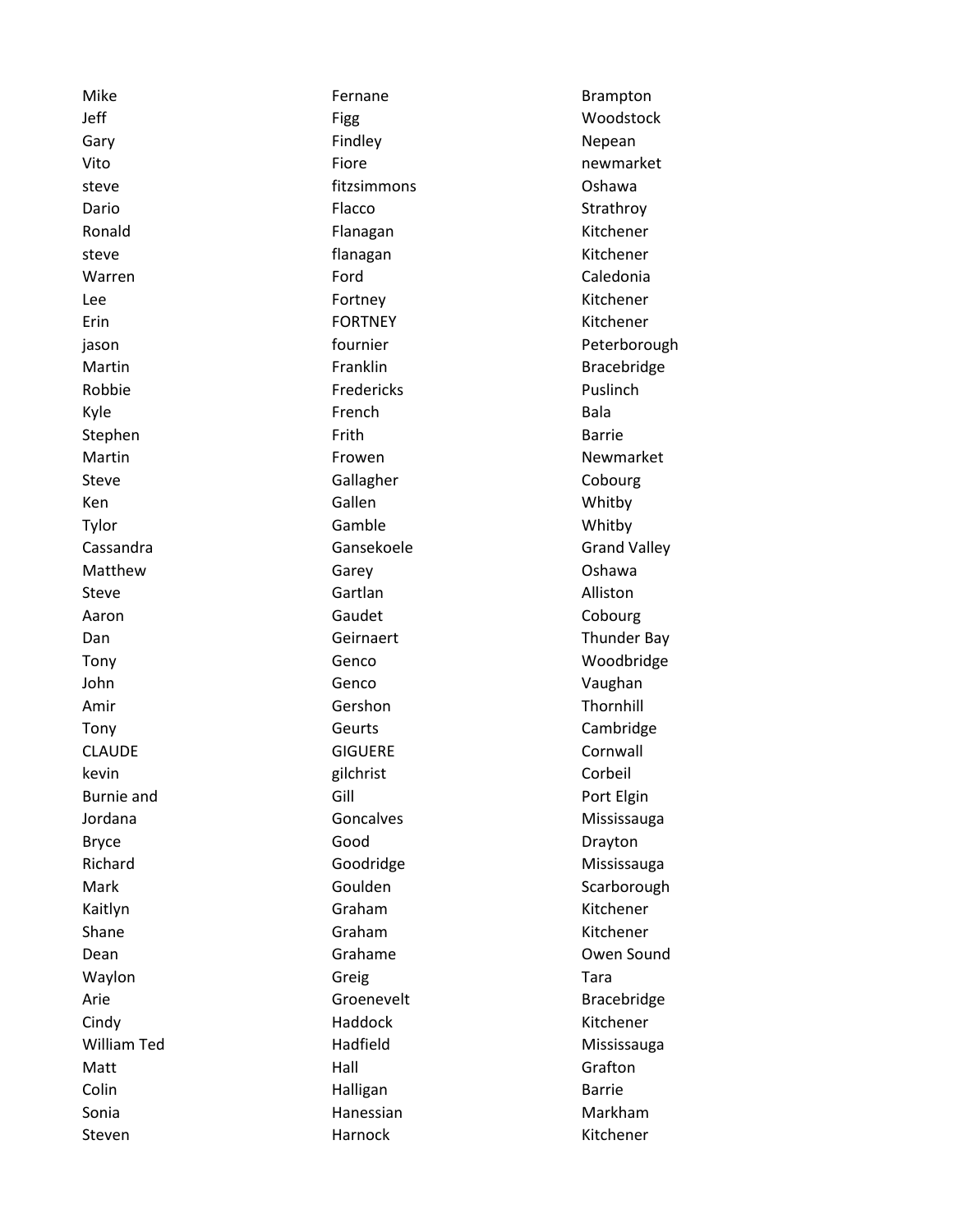David Aaron Harnock Kitchener Craig **Example 2018** Harnock **Craig** Kitchener Dennis **Example 2018** Hartwick **Example 2018** Hartwick **Example 2018** 2019 12:30 Murray Music Communication of Harvey Music Communication St. Thomas John J **Hayes** Hayes **Brampton** James **Goderich** Heckman Goderich James Herbert ST THOMAS David **Markoving Communist Communist Communist Communist Communist Communist Communist Communist Communist Communist Communist Communist Communist Communist Communist Communist Communist Communist Communist Communist Commu** Carl **Carl Herder Herder Fergus** Darcy **Herrfort** Herrfort Palmerston DAVE **Napanee** HERRINGTON **Napanee** jim hickey kingston case and the Himburg Case Stratford Anna **Anna** Hinsperger **Listowel** Andrew **Andrew Pickering** Holder **Pickering** Adam **Hook** Hook Cambridge David **Example 2018** Houghton **PORT PERRY** Brad Houss Thamesford Josh **Hunter** Hunter **Burlington** JAMMY **Ing Ing Ing Hamilton** Braydon **Isnor** Isnor **Barrie** David **David Contract Contract Again** *David* Ajax Sarah-Ève Jacob Gatineau Hayden Jamieson Wingham Jeffrey Janssen Guelph Joshua Jaques Tupperville Robert **Jastrzebski Calculated Library Calculated Act and Act and Act and Act and Act and Act and Act and Act and Act and Act and Act and Act and Act and Act and Act and Act and Act and Act and Act and Act and Act and Ac** stephen in die stephen is die stephen van die staat geworski Gord Jay Oshawa Ronald **Constanting Construction Construction** Jenkins **Construction Construction Construction** Terry **St. Thomas** Johnston St. Thomas Jennifer Johnston St. Thomas Charlene Johnston Carp Devin **Communists** Communist St Marys Johnston St Marys Shawn **Galacter Contract Contract Contract Contract Contract Contract Contract Contract Contract Contract Contract Contract Contract Contract Contract Contract Contract Contract Contract Contract Contract Contract Contract** David Grimsby Connection Connection Connection Connection Connection Connection Connection Connection Connection Connection Connection Connection Connection Connection Connection Connection Connection Connection Connection Barbara **Manusia Barbara International Contracts** Jones **Hamilton** Eric **Gatineau** Jordan **Gatineau** Stephen Kearse Kearse Kearse Kitchener Jennifer **Keller-Nelson** Cobourg Wayne **Manufacture Medicine** Kelley **Nepean** Nepean Dion **Kendall** Kendall **Kendall** Kingston Don **Confluence Contract Confluence Confluence** Kennedy **orleans** Wayne **Manual Community** Kennedy **Barrie** Barrie

Cliff **Hollands** Hollands SUTTON WEST Deagen Holm Penetanguishene Thomas **Kelly** Kelly **Communist Communist Communist Communist Communist Communist Communist Communist Communist Communist Communist Communist Communist Communist Communist Communist Communist Communist Communist Communist**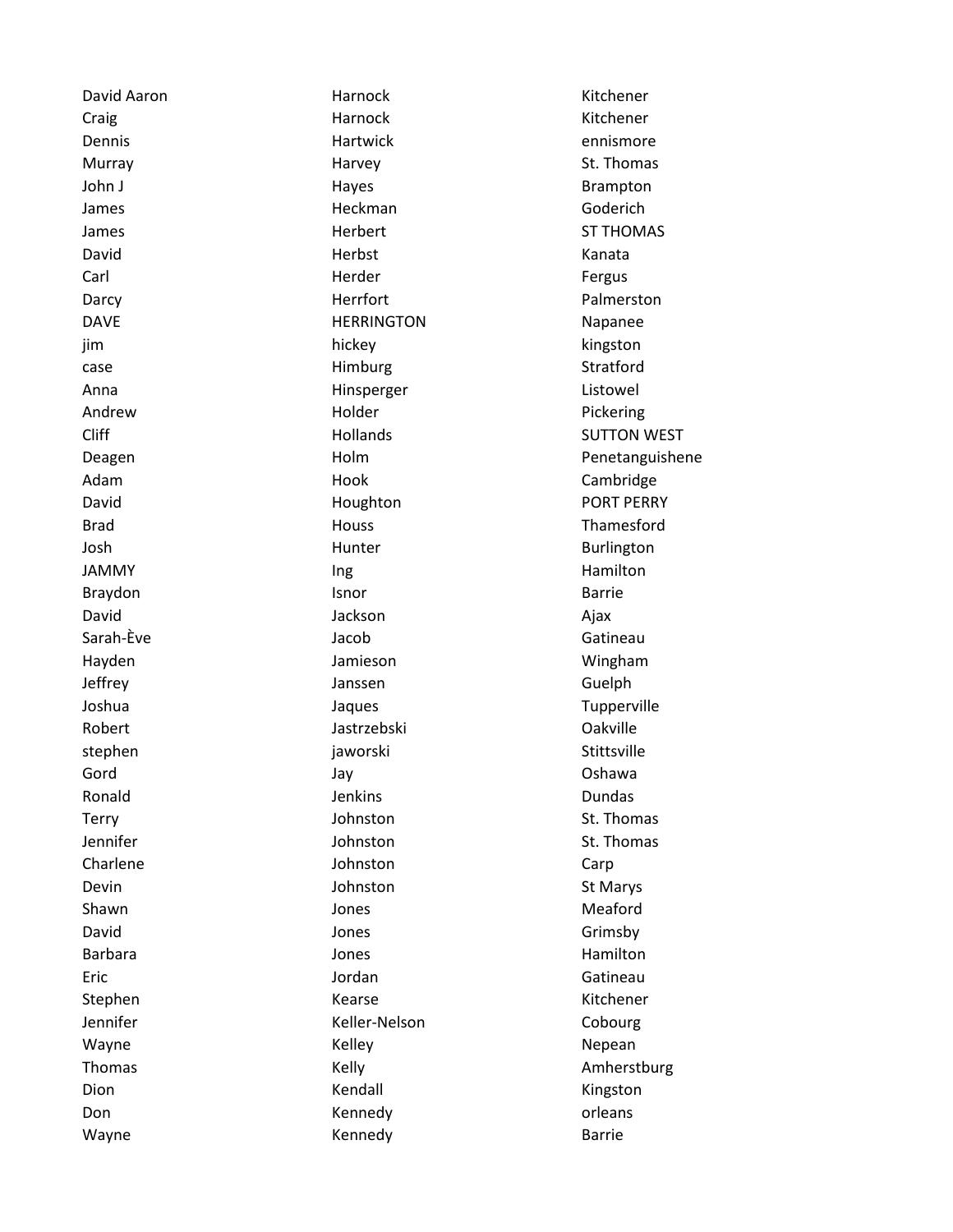Adam Learn

David Communication of the Kerr Communication of Toronto Paul **Ridgetown** Ketchum **Ridgetown** Kam Khan Khan Toronto Garry **Garry Communist Communist Communist Communist Communist Communist Communist Communist Communist Communist Communist Communist Communist Communist Communist Communist Communist Communist Communist Communist Communist** Bridget **Exercise Constructs** Kitching **Constructs** Exercise London peter and the settlement of the klein the settlement of the settlement of the settlement of the settlement of Peter **Barrie Barrie Barrie Barrie Barrie Barrie** Howard **Mississauga** Kornbluth Mississauga Doug **Communist Communist Communist Communist Communist Communist Communist Communist Communist Communist Communist Communist Communist Communist Communist Communist Communist Communist Communist Communist Communist Commun** STEVEN **KRAWCHUK** Thorold Ashley **Alvinston** Kucera **Alvinston** Alvinston Hayden **Kuhl Communist Communist Communist Communist Communist Communist Communist Communist Communist Communist Communist Communist Communist Communist Communist Communist Communist Communist Communist Communist Communist** Lennox Kuhl Owen Sound Jessica **Markham** Kurm **Markham** Markham frank kutosa kutosa tema Toronto Gus **Canadian Lagrandeur** London London Chris **Chris** Chris **Christian Contract Lamer Christian Christian Belleville** Barry **Example 20** Extending Lamont Controller and St Thomas Talon **Contract Contract Contract Contract Contract Contract Contract Contract Contract Contract Contract Contract Contract Contract Contract Contract Contract Contract Contract Contract Contract Contract Contract Contract** Edward **Example 2018** Langlois **Contract 2018** Kitchener KYLE LEACHMAN PUSLINCH Pierre **Canadia Accident Canadia** Leduc **Canadia Accident Canadia** Kanata Marshall Marshall Chronicle Lee Newmarket Newmarket George **Lemaich** Lemaich **Hamilton** Charles **Charles** Chatham Jim Lewis EXETER Larry **Lewis Lewis Exeter** Michael **Exercise Contract Contract Contract Contract Contract Contract Contract Contract Contract Contract Contract Contract Contract Contract Contract Contract Contract Contract Contract Contract Contract Contract Contra** Drew **Limbrick** Contract Limbrick St.thomas Carl Littlejohns Innerkip Barry **Example 2018** Luscombe **State State State State State State State State State State State State State State State State State State State State State State State State State State State State State State State State** Jason **Maas** Maas Brooklin Evan Maas New Maas New Whitby Rob Macdonald London Rj MacIntosh Stratford Holly MacIntyre MacIntyre Whitby Sandy **MacLellan** MacLellan HAMILTON John **Mah** Mah Hamilton Jennifer **Mah** Mah Mah Markham David **Mailloux** Mailloux **Mailloux** Mississauga Raimondo **Maltese Maltese Pickering** Larry **Marchand** London Jacques **Marleau** Marleau Cornwall

Dave **St. Catharines** St. Catharines Dayle **Communists** Catharines Legros Communists Catharines Gary **MacKinnon** Stoney Creek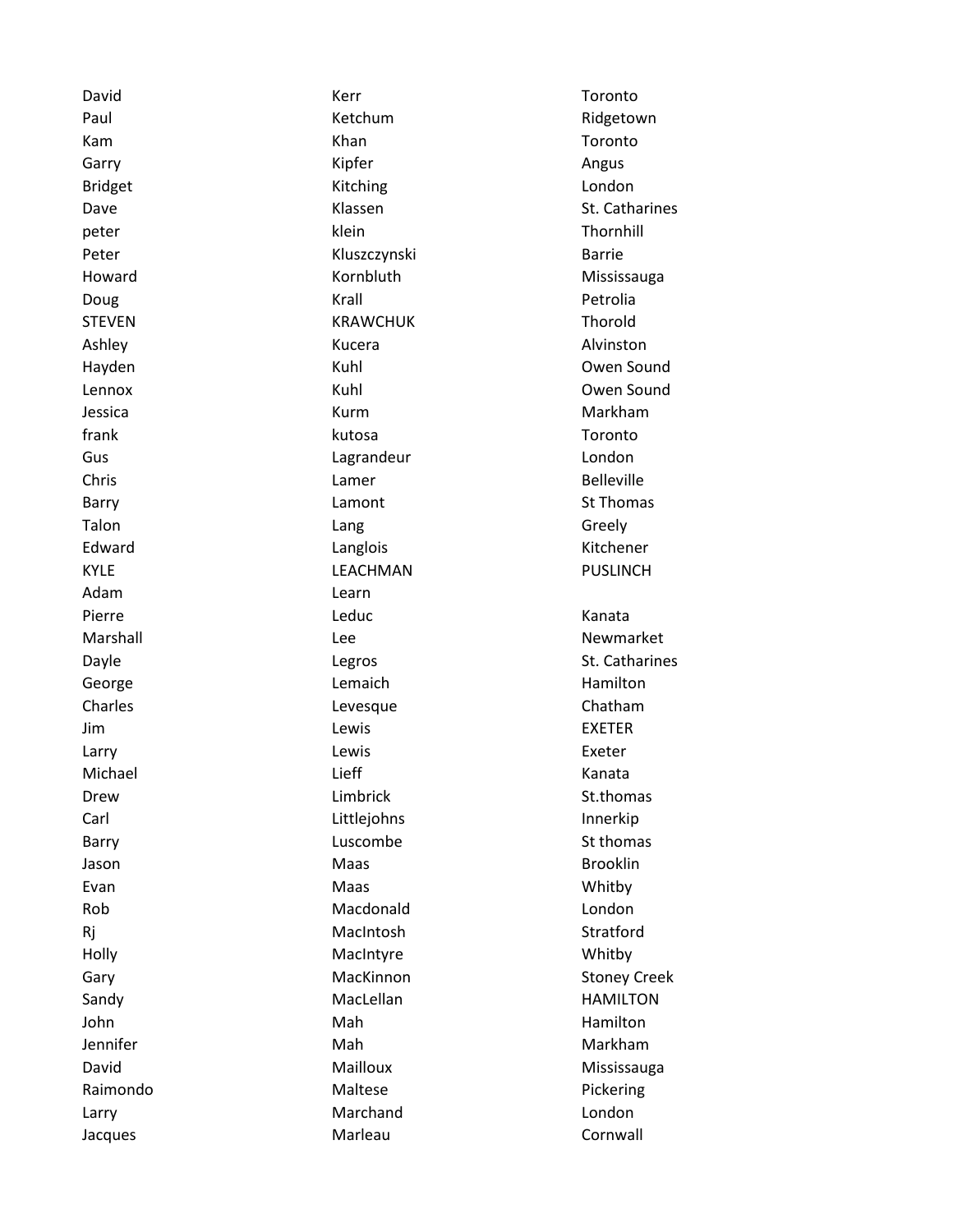Emily **Emily** McAllister **McAllister** Brockville Shannon **McCrae** McCrae Milton Teagan **McCrae** McCrae **Milton** Maggie **McCrimmon** McCrimmon **McCrimmon** Oshawa Robert **McCulley** McCulley **Brampton** Wendy **MCEvoy** McEvoy **McEvoy** McController Muslim McController Management McController McController McController colin and the colin matrix of the matrix of the matrix of the matrix  $\sim$  Kingston Kiera McKelvey Montered McKelvey Muslim Muslim Muslim WHITBY Gerard **McKenna Contact Contact Contact Contact Contact Contact Contact Contact Contact Contact Contact Contact Contact Contact Contact Contact Contact Contact Contact Contact Contact Contact Contact Contact Contact Cont** Grayden McKnight McKnight Allenford Thomas **McLean** McLean McLean Westport Alan McMullen McMullen Palgrave Jay **McNaughton** FORT ERIE sam **Migicovsky Migicovsky orleans** Kevin **Example 2018** Miller **Simple 2018** Simple 2019 David **Mills** St. Thomas Mills St. Thomas St. Thomas St. Thomas St. Thomas St. Thomas St. Thomas St. Thomas St. Thomas St. Thomas St. Thomas St. Thomas St. Thomas St. Thomas St. Thomas St. Thomas St. Thomas St. Thomas St. Dave **Minnema Bradford** Jeremiah Minnema Bradford Chris **Moffatt** Moffatt Milton Clayton **Clayton** More **More Palmerston** John **Morton** Morton **Calculate Contract Contract Ottawa** Mason **Munro** Munro **Brant** mike murphy murphy shallow lake Kelly **Superint Contract Contract Contract Contract Contract Contract Contract Contract Contract Contract Contract Contract Contract Contract Contract Contract Contract Contract Contract Contract Contract Contract Contract** Paul **Murray** Murray **Kingston** Mike Malysnyk Malysnyk ANCASTER Rick **Nelson** Cobourg Matthew **Nevills** Nevills **Nevills Nevills Research Research Research Research Research Research Research Research Research Research Research Research Research Research Research Research Research Research Research Rese** lance baden baden baden baden baden baden baden baden baden baden baden baden baden baden baden baden baden ba Bryan and a studies are all the Nichols and Arva and Arva brian **brian** nolan nolan SYDENHAM Jeff **Nold** Burgessville Dylan **Nold Burgessville** Rick **Northrup Northrup Hannon** Kinnon and Oakley Communication of the Communication of the Communication of the Communication of the Communication of the Ayr timothy **obrien** obrien of the ottawa

Jacob O'Rourke Waterloo

Paul **Martin** Martin **Communist Communist Communist Communist Communist Communist Communist Communist Communist Communist Communist Communist Communist Communist Communist Communist Communist Communist Communist Communist** Mason Massicotte Victoria Harbour Jamie McCloy Niagara Falls Stanley McGuire McGuire GLOUCESTER Dent **McIntyre** McIntyre Messenger McIntyre McIntyre McIntyre McIntyre McIntyre Ron **Million** Million **Million** Wasaga Beach Reg **Moore** Moore Georgian Bluffs Mike **Morrissey** Morrissey **Peterborough** Tessa (Theresa) **Murton** Murton Harrowsmith Kelsey **Nadasdi** Richmond Hill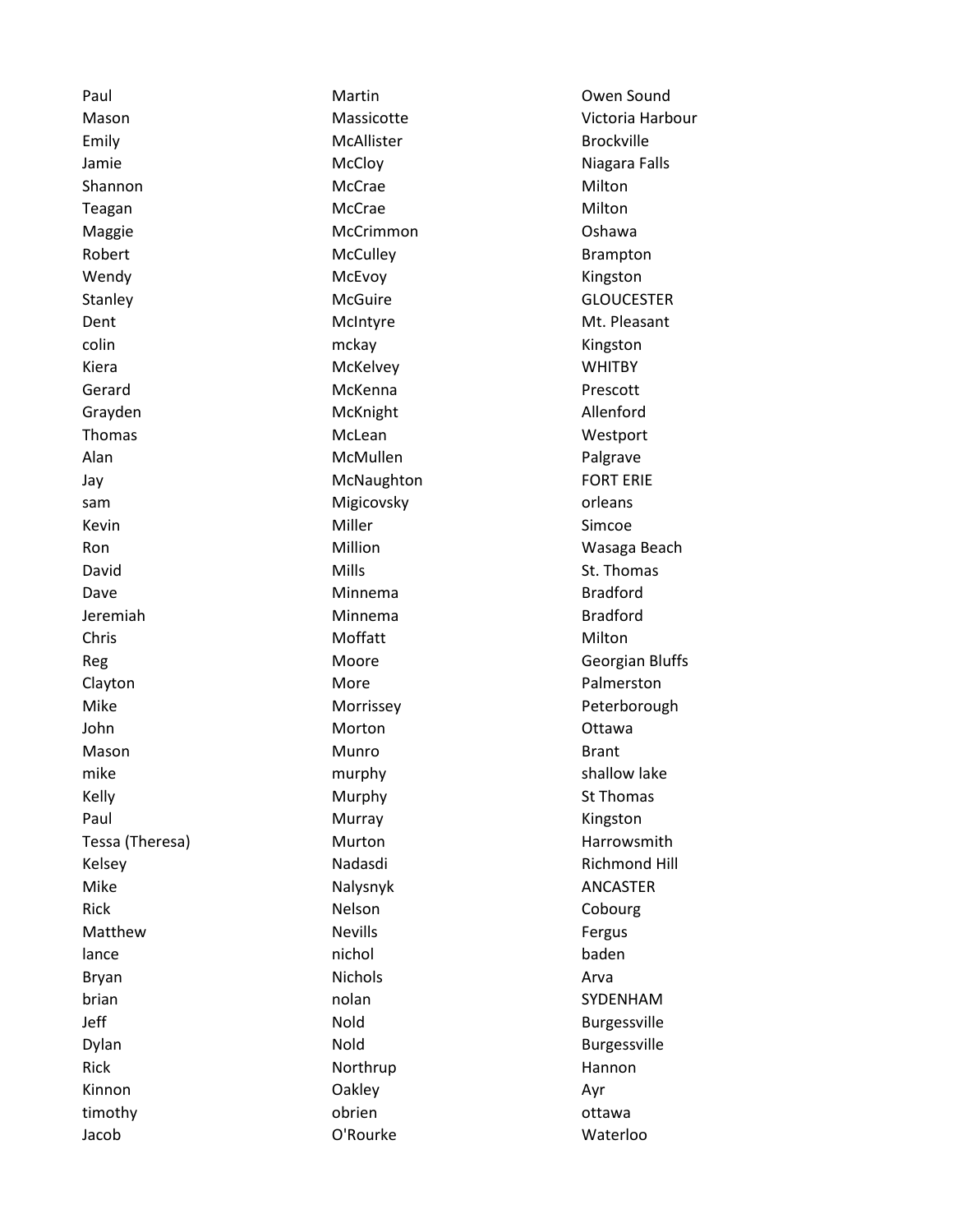| Ed           | Otterman        | <b>KITCHENER</b>     |
|--------------|-----------------|----------------------|
| Mario        | Panylo          | Oshawa               |
| <b>CLIFF</b> | <b>PAQUETTE</b> | Mississauga          |
| Duane        | Parliament      | Kingston             |
| George       | Patterson       | Tara                 |
| Mackenzie    | Patterson       |                      |
| Chris        | Patterson       | Ottawa               |
| Craig        | Pavia           | Stittsville          |
| Wyatt        | Pawley          | Allenford            |
| Steve        | Peck            | Port Elgin           |
| Pamela       | Pegelo          | Fergus               |
| Daniel       | Peneff          | Mississauga          |
| Kevin        | Penson          | Guelph               |
| Isaac        | Petter          | Lions Head           |
| Robert       | Petter          | Lion's Head          |
| Sergio       | Pinto           | Hamilton             |
| Terry        | Piontek         | Tweed                |
| Doug         | Plummer         | <b>Belleville</b>    |
| Kael         | Pollard         | Milton               |
| Addison      | Pollard         | Milton               |
| Nolan        | Poot            | Dundas               |
| John         | Potter          | Kingston             |
| Taliyah      | Pottruff        | <b>Brantford</b>     |
| David        | Pottruff        | <b>Brantford</b>     |
| Peter        | Power           | St. Thomas           |
| Zoe          | Prizzon         | Toronto              |
| Abbey        | Prizzon         | Toronto              |
| RAYMOND      | <b>PROWETT</b>  | <b>OTTAWA</b>        |
| Ken          | Pushelberg      | Seaforth             |
| Paul         | Rabbets         | St. Thomas           |
| david        | raymond         | orangeville          |
| Madison      | Reid            | Blyth                |
| <b>Brian</b> | <b>Riess</b>    | Courtice             |
| Maggie       | Riley           | Woodstock            |
| Martial      | Robitaille      | Tiny                 |
| Neil         | Rochwerg        | thornhill            |
| Paul         | Rockery         | London               |
| Pat          | Rodgers         | <b>Barrie</b>        |
| Rick         | Rogers          | Sebringville         |
| Kylie        | Ropret          | Maple                |
| Dennis       | Roth            | Tavistock            |
| Connor       | Roth            | Tavistock            |
| Nate         | Roth            | New Hamburg          |
| Isaac        | Roth            | New hamburg          |
| Carter       | Roth            | East Zorra-Tavistock |
| Zach         | Roth            | Tavistock            |
| Anna-Maria   | Roth            | New Hamburg          |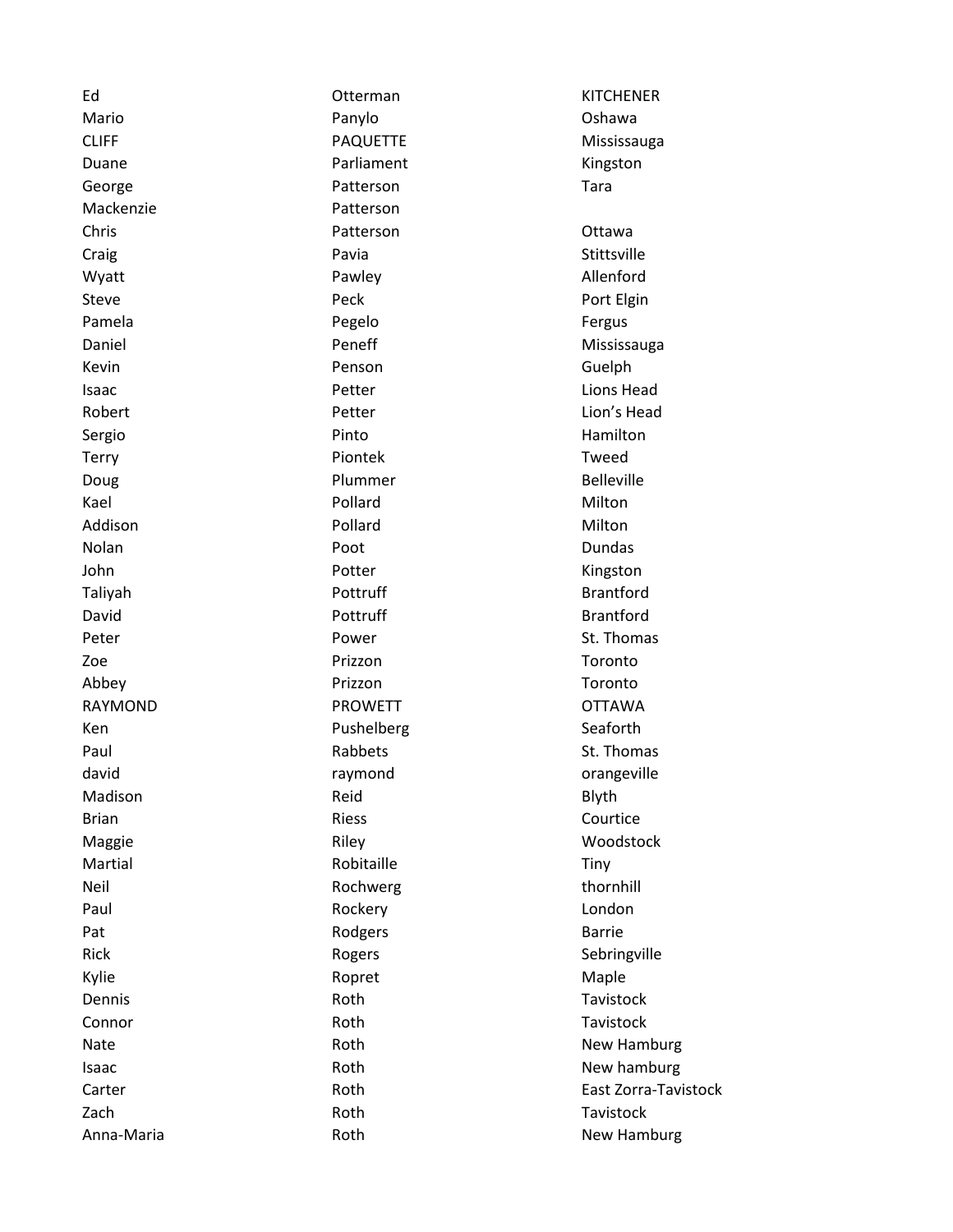| Caleb          | Rounding     | Windsor                           |  |
|----------------|--------------|-----------------------------------|--|
| Paul           | Ruggeri      | St Thomas                         |  |
| <b>Nick</b>    | <b>RUTKA</b> | Jarvis                            |  |
| Wade           | Ryan         | <b>Brantford</b>                  |  |
| Dalbert        | Sanchez      | london                            |  |
| Richard        | Sangster     | Kingston                          |  |
| Doug           | Sargent      | Palmerston                        |  |
| Don            | Scallion     | Orillia                           |  |
| Robert         | Schulz       | Niagara On The Lake               |  |
| <b>Steve</b>   | Schwippl     | Mildmay                           |  |
| Keagen         | Schwippl     | Mildmay                           |  |
| Stephen        | Sciuto       | Pickering                         |  |
| Rob            | Scott        | Dundalk                           |  |
| Ben            | Scott        | Thamesford                        |  |
| Austin         | Scott        | <b>Port McNicoll</b>              |  |
| Dan            | Seguin       | Kanata                            |  |
| Corrina        | Serda        | Wiarton                           |  |
| Keith          | Sharp        | Dundas                            |  |
| <b>Brian</b>   | Sharples     | Pickering                         |  |
| Ethan          | Shellington  | Fergus                            |  |
| Alex           | Shellington  | Fergus                            |  |
| Austin         | <b>Simms</b> | <b>Blackstock</b>                 |  |
| Bob            | Skinner      | Mitchell                          |  |
| Larry          | Slack        | Hagersville                       |  |
| Iwan           | Smiley       | woodstock                         |  |
| Bryn           | Smiley       | Woodstock                         |  |
| Robert         | Smith        | Ajax                              |  |
| Kade           | Smith        | Elmwood                           |  |
| Trent          | Smith        | Ridgetown                         |  |
| James          | Smith        | line 26 5232 RR2 St Pauls Ontario |  |
| Eric           | Smith        | Markham                           |  |
| John           | Snook        | Norwich                           |  |
| Caleb          | Snyder       | Alma                              |  |
| Ben            | Snyder       | tara                              |  |
| <b>Brennan</b> | Snyder       | Tara                              |  |
| Greg           | Solluch      | Keswick                           |  |
| sandeep        | soni         | Oakville                          |  |
| Ethan          | Sopkowe      | Tara                              |  |
| Daniela        | Spadafina    | Woodbridge                        |  |
| jason          | speicher     | gravenhurst                       |  |
| Avery          | Spitz        | Markham                           |  |
| Robert         | Staetmans    | Bracebridge                       |  |
| Neil           | Stephenson   | Waterdown                         |  |
| Robert         | Stewart      | Wiarton                           |  |
| Matt           | Straetmans   | Hamilton                          |  |
| Emma           | Sturino      | Toronto                           |  |
| P. Michael     | Sul          | Arnprior                          |  |
|                |              |                                   |  |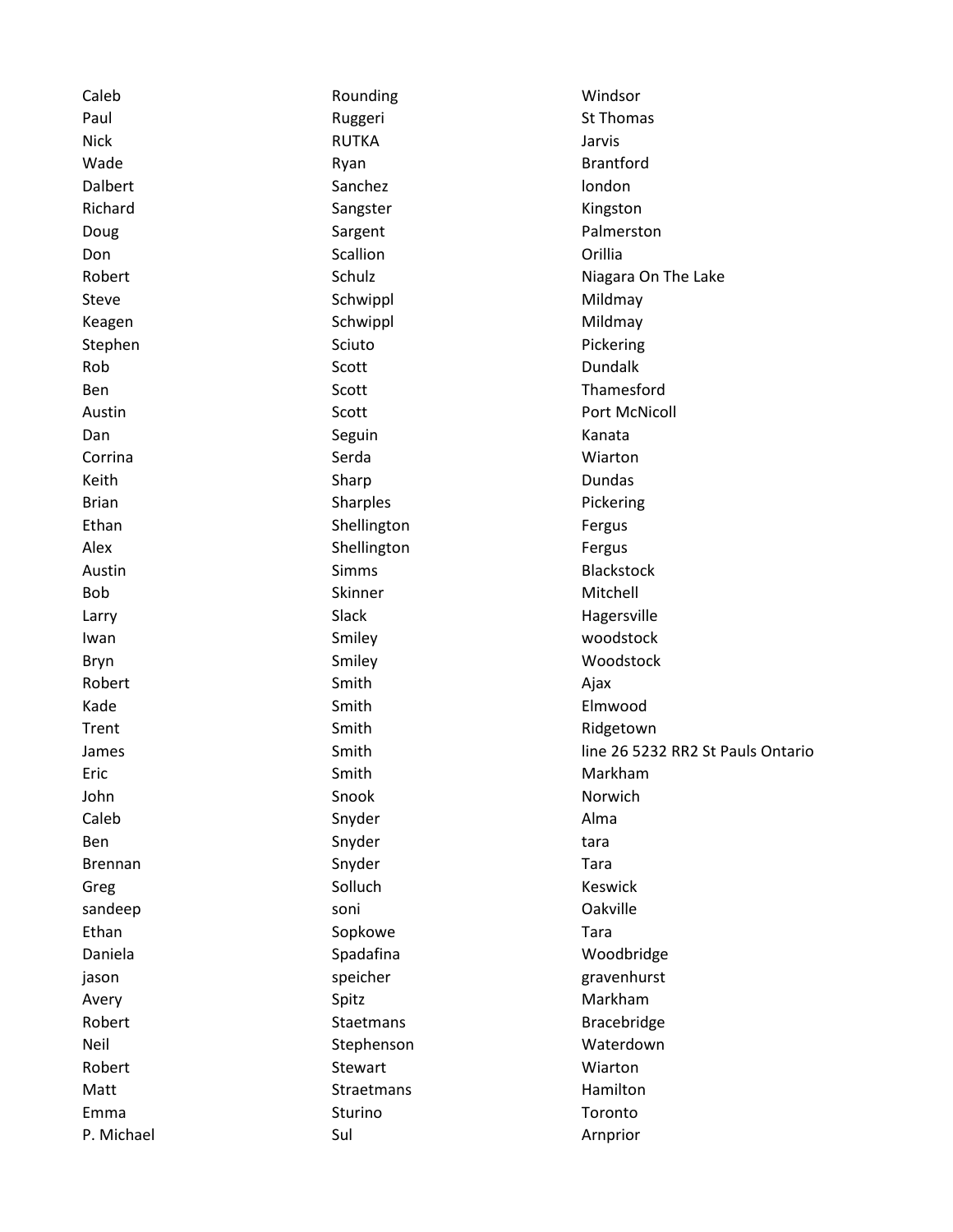| Don          | Sutherland | Allenford            |
|--------------|------------|----------------------|
| jody         | sutherland | ingersoll            |
| John         | Swerdfeger | Norwich              |
| Mathew       | Taylor     | St. Catharines       |
| Michael      | Taylor     | St. Catharines       |
| Ken          | Tedford    | Toronto              |
| Tori         | Termini    | Whitby               |
| Lynn         | Terryberry | <b>Richmond Hill</b> |
| Jim          | Thompson   | <b>Barrie</b>        |
| Dave         | Thomson    | <b>Bracebridge</b>   |
| Alec         | Todorovich | Etobicoke            |
| Trevor       | Topping    | Kitchener            |
| Dennis       | Torresin   | <b>Stoney Creek</b>  |
| andy         | trencs     | Milton               |
| Mark         | Trepanier  | Ottawa               |
| wayne        | triemstra  | hickson              |
| Andy         | Triest     | Alvinston            |
| sheryl       | trotter    | Stratford            |
| Chris        | Turcotte   | Kincardine           |
| Lindsay      | Vallee     | Penetanguishene      |
| Dylan        | Van Doorn  | Niagara On The Lake  |
| Justin       | Van Horn   | Chatham              |
| bob          | van hout   | arthur               |
| Adam         | Van Maanen | Ridgetown            |
| Albert       | Van Zelst  | Chatham              |
| Angela       | Vanderham  | Caledon              |
| Rachel       | Vanderham  | Kitchener            |
| Les          | Vaters     | Stratford            |
| John         | Vleeming   | Wellesley            |
| Jared        | Vosper     | Mitchell             |
| Michael      | Wacasey    | <b>Brampton</b>      |
| Rod          | Waldick    | Teeterville          |
| Conrad       | Walpot     | Lansdowne            |
| Sean         | Ward       | London               |
| Patrick      | Warner     | Ottawa               |
| Clayton      | Warner     | Paris                |
| Daryl        | Way        | <b>Brampton</b>      |
| Glenn        | Weatherell | Victoria Harbour     |
| kyle         | Weatherell | Victoria Harbour     |
| Noah         | Weatherell | Victoria Harbour     |
| Doug         | Webster    | Bowmanville          |
| Jeremy       | Webster    | Kitchener            |
| Alexander    | Webster    | Kitchener            |
| <b>Brad</b>  | Weese      | Harrowsmith          |
| Nicole       | Weiler     | Etobicoke            |
| David        | Weller     | Port Hope            |
| <b>Terry</b> | Whetstone  | Embro                |